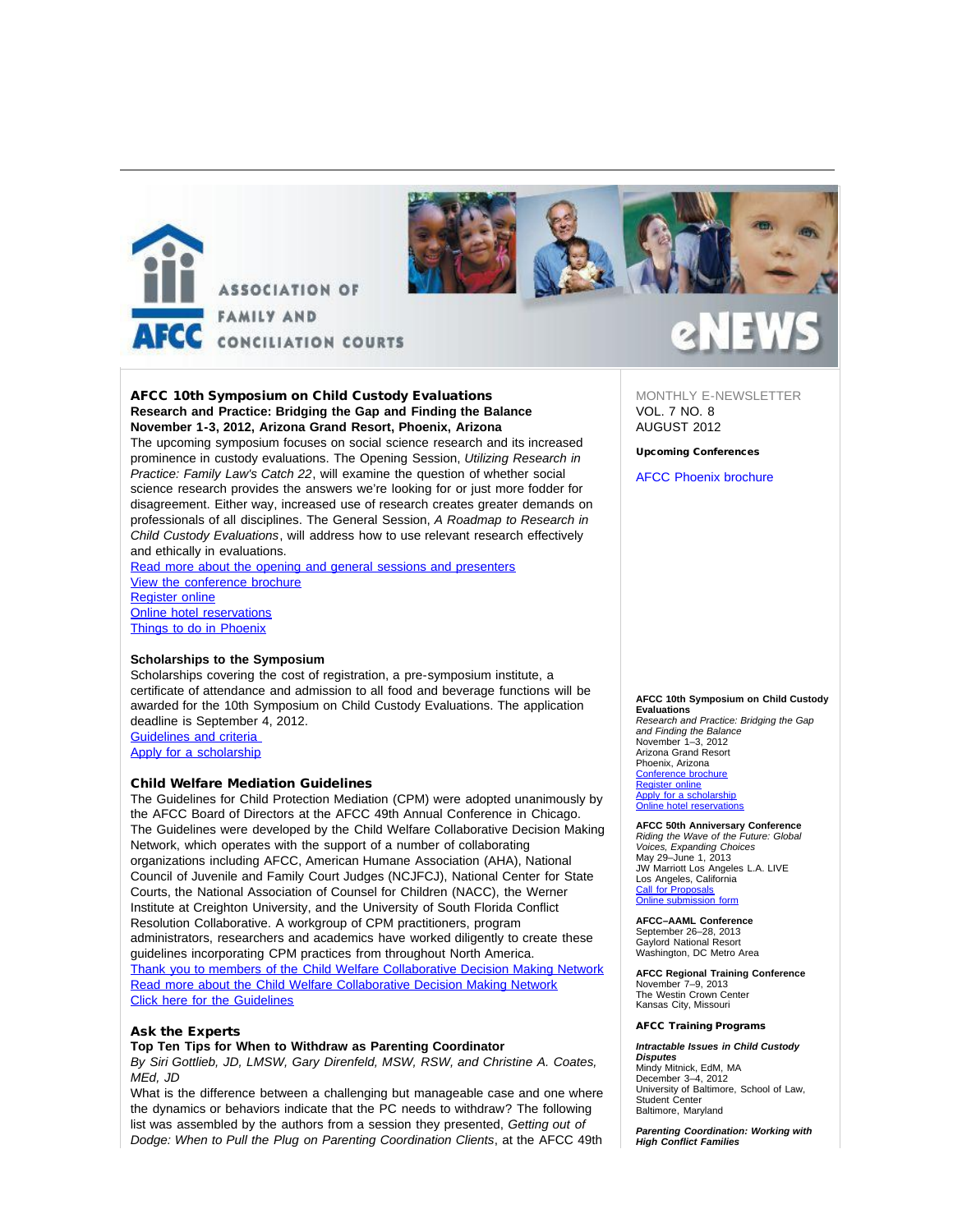Annual Conference in Chicago in June 2012. The Honorable George Czutrin also participated in the workshop. The list is based on a questionnaire completed by members of the AFCC Parenting Coordination Network listserv. [Read more](http://afcc.networkats.com/members_online/utilities/emailct.asp?308bc683b3dafb4631778ab8d88201db26b02469)

## AFCC 50th Anniversary Conference **Riding the Wave of the Future: Global Voices, Expanding Choices May 29–June 1, 2013, JW Marriott Los Angeles L.A. LIVE**

Join AFCC next year in Los Angeles as we celebrate our 50th Anniversary. Much has changed in the family court system since 1963. In the last five decades AFCC members have spearheaded major reforms in the family law community; however, professionals continue to face changes and challenges. What does the future hold? How will the AFCC community influence the constantly evolving family law system? Join us in Los Angeles, the birthplace of AFCC, as we begin to chart the course for the next 50 years.

## **Call For Proposals**

Play a part in forming the conversation by presenting a workshop. AFCC is accepting proposals for 90-minute workshops now through October 4, 2012. Proposals must be submitted using the online submission form. See the Call for Proposals for topic suggestions and submission instructions and guidelines. [Call for proposals](http://afcc.networkats.com/members_online/utilities/emailct.asp?da8724191bce560b5d483e84b7ba9e92f946cbb7)

[Online submission form](http://afcc.networkats.com/members_online/utilities/emailct.asp?17d64fb4915a82792554875e1c2a0c6bb155e9ef)

### **AFCC History: Did you know?**

As we prepare for the 50th Anniversary Conference next year in Los Angeles we will highlight some AFCC trivia and facts from the past 50 years.

### **Do you know where the first AFCC conference was held?**

The first AFCC conference was held Saturday, September 7, 1963, in Los Angeles, California. Conciliation counselors and judges from six counties in California gathered to talk shop well into the evening. Among those participating in the inaugural event were two Los Angeles Conciliation Court counselors who would lead AFCC in the future. Meyer Elkin, who would serve as AFCC President in 1977 and as editor of the journal from 1963 to 1986, and Stanley Cohen, AFCC Executive Director from 1983 to 1988 and co-editor of the journal from 1986 to 1991.

[Read more AFCC history](http://afcc.networkats.com/members_online/utilities/emailct.asp?a68ee1551203487af06bf7915f7dfa8c78ef6f33)

### Member News

Secretary of the AFCC Board of Directors, **Judge Peter Boshier** of Wellington, New Zealand, was appointed to The Law Commission for a period of five years, effective 10 December 2012 and will be stepping down as Principal Family Court Judge of New Zealand. The Law Commission is an independent Crown entity, funded by the New Zealand Government, which reviews areas of the law in need of updating, reforming or developing and makes recommendations to Parliament. Judge Boshier also recently traveled to Palau, Micronesia, where he has been assisting the local judiciary and service providers with how family violence might be best approached by the community. Palau is a small island republic near Guam operating in free association with the United States.

AFCC Immediate Past President **Linda Fieldstone** of Miami, Florida, **Raymond McNeal** of Ocala, Florida, and **Lawrence Datz** of Jacksonville, Florida, were recognized at the American Psychological Association 2012 Annual Convention in Orlando, Florida, for AFCC's support and leadership in promoting parenting coordination in Florida and across the United States.

**Barbara Jo Fidler**, **Nicholas Bala**, and **Michael Saini**, all of Toronto, Ontario, Canada, have written a new book on alienation. *Children Who Resist Postseparation Parental Contact: A Differential Approach for Legal and Mental Health Professionals*, published by Oxford University Press, is a critical, empirically-based review of parental alienation that integrates the best research evidence with clinical insight from interviews with leading scholars and practitioners.

## Chapter News

AFCC Chapters play a significant role in the organization, providing members with opportunities to network and learn at the state or provincial and local level.

Christine Coates, MEd, JD December 5–6, 2012 University of Baltimore, School of Law, Student Center Baltimore, Maryland

## *Nuts and Bolts of Parenting*

*Coordination: Helping High Conflict Parents Resolve Disputes*  Joan B. Kelly, PhD March 4–5, 2013 Loyola University Chicago, Philip H. Corboy Law Center Chicago, Illinois

#### *When Nuts are Loose and Bolts Don't*

*Fit: Advanced Practices in Parenting Coordination* Arnold T. Shienvold, PhD March 6–7, 2013 Loyola University Chicago, Phillip H. Corboy Law Center Chicago, Illinois

### AFCC Chapter Conferences

**Ontario Chapter Annual Conference** *The GPS of Family Law... The Road Not Taken* October 19, 2012 Toronto Public Library Toronto, Ontario

**Arizona Chapter Annual Conference**

*Cultivating Resilience in Children, Families and Professionals* February 1–3, 2013 Hilton Sedona Resort and Spa Sedona, Arizona [More information](http://afcc.networkats.com/members_online/utilities/emailct.asp?014fd1f3089eb5a65bb9ff917c8c5d3d3a1d5635)

[More information](http://afcc.networkats.com/members_online/utilities/emailct.asp?6d2e8bf634aa0d99bb4780277788872d6f8d5ead)

**Louisiana Chapter Annual Conference** *Collateral Damage: Addressing the Hidden Costs to Families and Professionals in Chronic High Conflict Cases* March 7–8, 2013 New Orleans, Louisiana [More information](http://afcc.networkats.com/members_online/utilities/emailct.asp?56893d1513672ac7bea44c23da2582236fd78886)

**Florida Chapter Annual Conference** *Creating Our Future: One Family at a Time* March 15–16, 2013 The Rosen Center Orlando, Florida More inform

**Washington Chapter Conference** *Pinnacles of Practice in Times of Challenge* April 6, 2013 Washington Athletic Club Seattle, Washington [More information](http://afcc.networkats.com/members_online/utilities/emailct.asp?9ad49d03991b359b1aa8c2aea4d964f5f861ecee)

Join AFCC Are you a member? [Join](http://afcc.networkats.com/members_online/utilities/emailct.asp?fbd962f66bbe5fbe8027738423a6c9b02c35d391) or [Renew](http://afcc.networkats.com/members_online/utilities/emailct.asp?1aab9580797df2d61539b4a1656607e8b893d657)

AFCC offers member benefits that promote excellence in practice. [View member benefits](http://afcc.networkats.com/members_online/utilities/emailct.asp?49712f277fb044083230efc22c632575a2348d1f)

#### Ask the Experts

Do you have a question that you would like answered by an AFCC expert? Let us know and your question could be answered in the next *AFCC eNEWS*. [Email your question](mailto:editor@afccnet.org)

#### About AFCC eNEWS

Readers are welcome to forward this enewsletter to interested colleagues. All opinions expressed are those of the author and do not necessarily reflect those of AFCC.

**Editor:**  Erin Sommerfeld

[editor@afccnet.org](mailto:editor@afccnet.org)

[Like on Facebook](http://afcc.networkats.com/members_online/utilities/emailct.asp?ab808f6053c0281282d7f322d0a37b0048dabe57)

**[Follow on Twitter](http://afcc.networkats.com/members_online/utilities/emailct.asp?2bf8119dcde9bbffab10056e6cab4399f4669fa5)**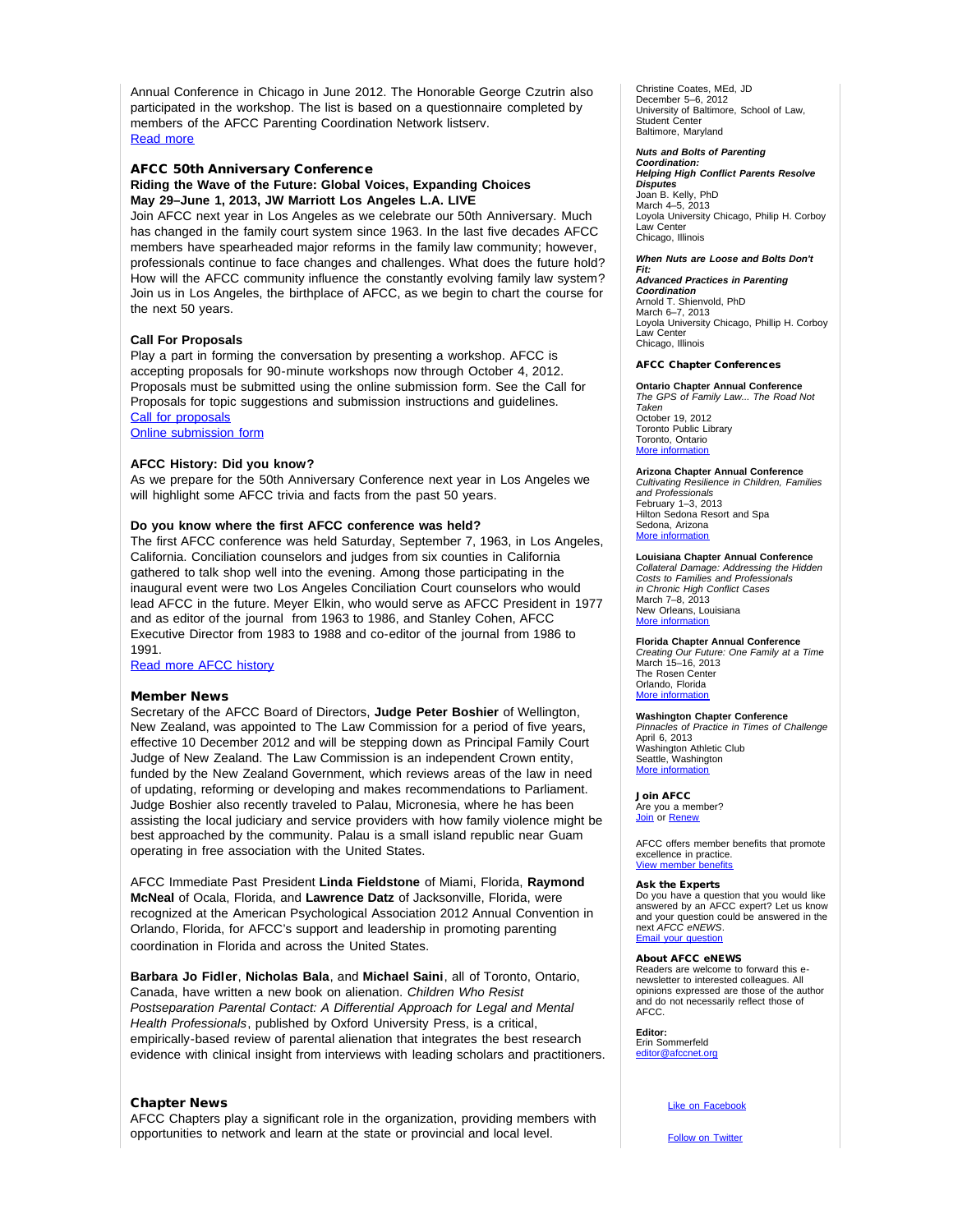Chapters often address issues and hold discussions unique to the state or province in which they operate. AFCC currently has 15 chapters. [Click here to find one in](http://afcc.networkats.com/members_online/utilities/emailct.asp?daff2ba681a53ea2700461d586c8281fcd4a1553) [your area](http://afcc.networkats.com/members_online/utilities/emailct.asp?daff2ba681a53ea2700461d586c8281fcd4a1553). You can easily add a chapter membership to your AFCC membership online. In order to join the chapter, you must be a member of the AFCC parent organization.

In addition to the 15 existing chapters, three more are in the process of forming. If you would like to be involved with the development of an AFCC chapter in one of these areas, please contact the following coordinating members: Alberta, Canada-[Eileen Ailon](mailto:eailon@worldpsych.ca) in Calgary or [Stephen Carter](mailto:carter@chvbv.ca) in Edmonton Connecticut—[Linda Smith](mailto:lindasmithphd@gmail.com) or [Marilou Giovannucci](mailto:marilou.giovannucci@jud.ct.gov) Illinois-[Mary Gardner](mailto:marydrmom@aol.com) or [Nanette McCarthy](mailto:nmccarthy@gmrfamilylaw.com)

## Conferences of Interest

## **Association for Conflict Resolution**

2012 Annual Conference *Creating Connections: Conflict Resolution in Deeply Divided Times*  September 12–15, 2012 Sheraton New Orleans New Orleans, Louisiana [More Information](http://afcc.networkats.com/members_online/utilities/emailct.asp?a69312399b4bced46098559f3c6b1f96a115b7cd)

## **ABA Section of Family Law**

Fall CLE Conference October 10–13, 2012 Four Seasons Philadelphia Philadelphia, Pennsylvania **[More Information](http://afcc.networkats.com/members_online/utilities/emailct.asp?216d41fe484821504a9e707d67eeff3a267501eb)** 

## **International Academy of Collaborative Professionals**

13th Annual Networking and Educational Forum *Reflections on Collaborative Leadership* October 18-21, 2012 Palmer House Hilton Hotel Chicago, Illinois [More Information](http://afcc.networkats.com/members_online/utilities/emailct.asp?3f78542a4aaf29ea06c76e8c0cd8f65f5b853664)

## Family Law in the News

# **Your Money—Grandparents, purse strings and divorce**

*By Tamara Ehrenfeld, Courtesy of Reuters*

Here's a sad scenario: Grandma and Grandpa pay for camp, shoes and college funds. But something goes awry; the kids' parents decide to split, and next thing you know it's Grandma and Grandpa who are out in the cold, writing checks but missing their grandchildren.

[Read more](http://afcc.networkats.com/members_online/utilities/emailct.asp?b337a9a8611f247a65e29aaa44421b6fa37c1dbe)

## **Study finds that avoiding lies can improve your health**

*By Sharon Jayson, Courtesy of USA TODAY*

A new study shows that honest interactions can be beneficial to one's health, both physical and mental. Each week for 10 weeks, 110 individuals, ages 18-71, took a lie detector test and completed health and relationship measures assessing the number of major and minor lies they told that week, says lead author Anita Kelly, a psychology professor at the University of Notre Dame in Indiana. She presented findings at the annual meeting of the American Psychological Association. [Read more](http://afcc.networkats.com/members_online/utilities/emailct.asp?7655016a3c65852d18a2c770392eb8a4fd01c171)

[Connect on LinkedIn](http://afcc.networkats.com/members_online/utilities/emailct.asp?8923466e1e397a6927023eb9d5e4c0587bbec682)

**[Unsubscribe](mailto:afcc@afccnet.org)**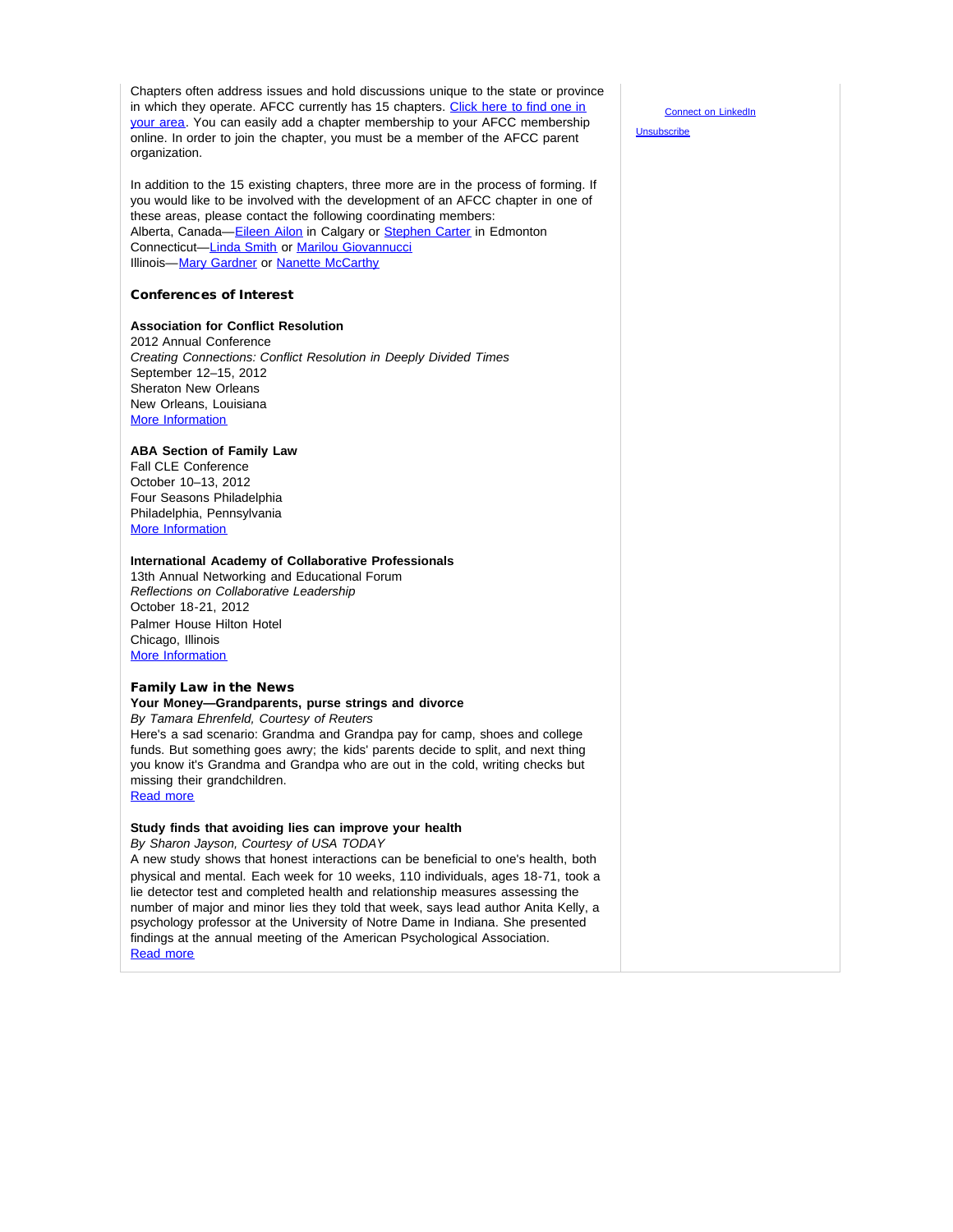

# Ask the Experts

## **Top Ten Tips for When to Withdraw as Parenting Coordinator** *Siri Gottlieb, JD, LMSW, Gary Direnfeld, MSW, RSW, and Christine A. Coates, MEd, JD*

The following list was assembled by the authors from a session they presented, *Getting out of Dodge: When to Pull the Plug on Parenting Coordination Clients*, at the AFCC 49th Annual Conference in Chicago in June 2012. The Honorable George Czutrin also participated in the workshop. The list is based on a questionnaire completed by members of the AFCC Parenting Coordination Network listserv.

# **1. The Parenting Coordinator (PC) feels unsafe because of a client's rage or threats of violence.**

These threats may be real, implied or just the PC's perception. In any case, the PC has the right to feel safe. The degree of risk should be analyzed as carefully as possible, preferably with the aid of peer consultation. If the PC decides not to withdraw, s/he should ensure that questions about safety do not impact the PC's objectivity and neutrality.

# **2. The PC believes the case needs a fresh perspective.**

Clients can tug us emotionally in different directions and try to pull us into their drama. It's an ongoing challenge not to get inducted into one client's perspective to the detriment of the other client. If the PC feels his/her perspective has become clouded, it is advisable to step back and allow another professional to take a new look at the situation.

# **3. A client is not paying.**

Parenting coordination is typically a paid service. PCs should be compensated fairly and appropriately for this demanding work. It is reasonable to step down from a case if a client is not meeting his or her financial responsibility, and this right of the PC should be clearly set forth in the order appointing the PC and in the PC's retainer agreement.

Many PCs require the parties to maintain a retainer to avoid the situation of money running out while the family remains in crisis. No PC wants to abandon parents because of failure to pay. Protect yourself and the clients by always having a retainer equivalent to at least several hours' work.

# **4. The PC is concerned about a possible board complaint, having a grievance filed or being sued.**

Because parenting coordination is an ADR intervention with high conflict parents, it is not unusual for at least one parent to be disgruntled. A process for complaints about the PC's services or conduct should be clearly stated in the order appointing the PC or in the PC's contract with the clients. Such language could include a provision requiring that before the complaint is filed, the client meet with the PC and attempt to resolve the issue and then, if allowed, attend a meeting with the parties, the PC and the judge.

A PC has a right to avoid threats to his or her integrity, role and professional status by withdrawing when a grievance or lawsuit is likely.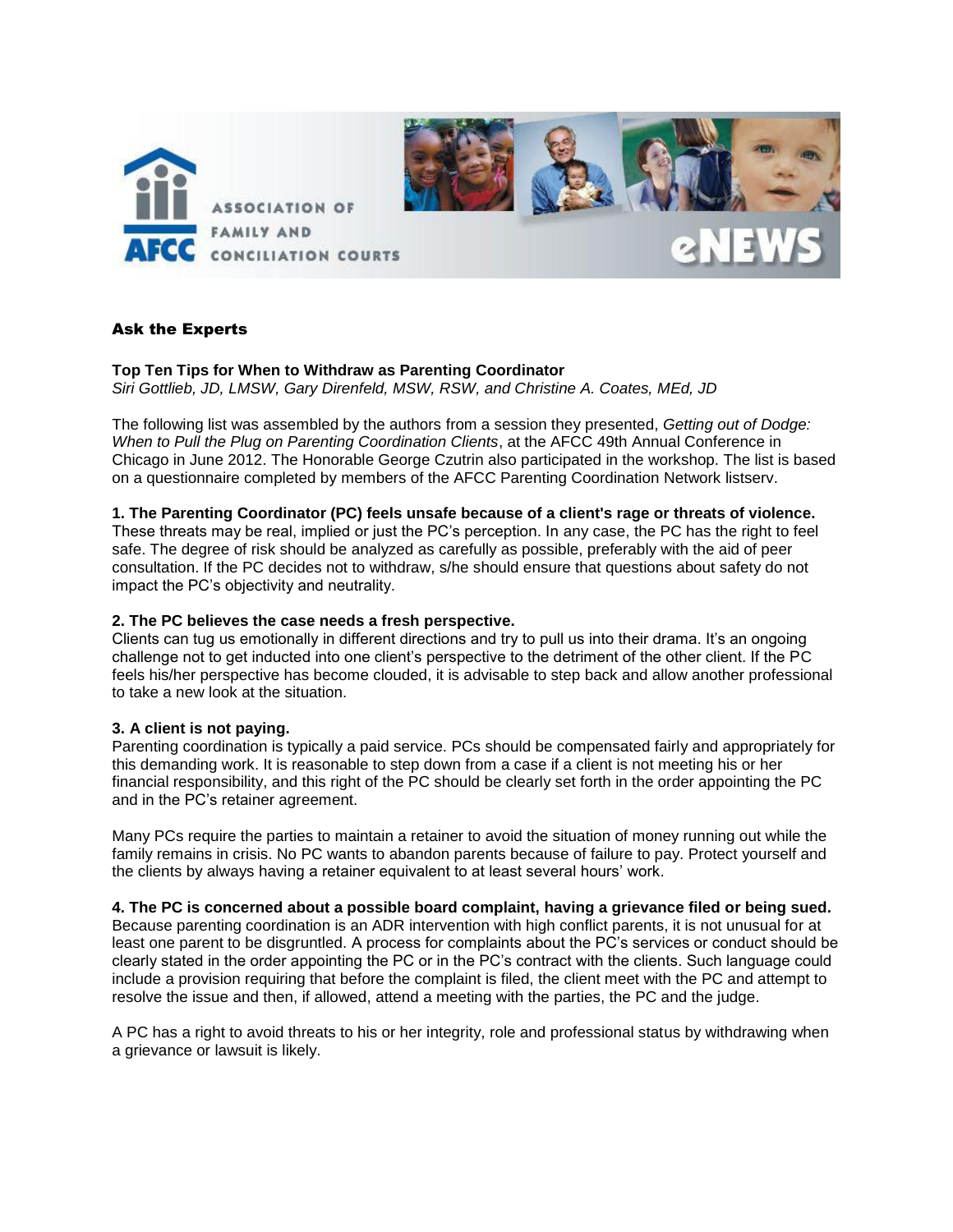# **5. The client refuses to work with the PC and has asked the court to terminate the appointment or has simply stopped paying in order to force the PC to withdraw.**

At times the relationship between the PC and a client is intractable and has become unworkable. In such circumstances it may be best to withdraw to avoid the appearance of bias. The order appointing the PC or the PC's contract with the clients should include a process for selecting a successor PC that allows the exchange of information between the former and new PC.

# **6. A client is non-compliant with the PC's recommendations, decisions or established protocols.**

Given that parenting coordination is a voluntary process, client non-compliance may preclude an ability to continue to serve fairly and effectively. The PC should take inventory of his/her emotional reactions and assess their impact on providing appropriate service.

# **7. Both clients are hostile to the PC and to the process.**

There is no point in continuing what is a voluntary process with people who don't want to participate. However, it's not uncommon for the parties to "take turns" being angry with the PC. This can often be worked through. If they're both antagonistic, sometimes humor can be effective: "Well, at least your anger at me is one thing you two agree on!" If neither wants to proceed, then a letter to the attorneys or court is in order, explaining that the parties are opting out.

# **8. The litigation between the parties is not abating and/or the attorneys are overly adversarial.**

Parenting coordination does not occur in a vacuum. While there may be some matters subject to resolution by the PC, other issues may need to be litigated. In addition, the parties or lawyers may still be trying to litigate matters that were intended to be addressed in parenting coordination. These dynamics may undermine the role and function of the PC. If a lawyer is acting in a manner that impedes the parenting coordination process and the customary goals of parenting coordination (improved communication, problem-solving, and quick resolution of disputes), then the PC may be rendered ineffective. If a heart-to-heart talk with the offending attorney is not productive, termination may be indicated.

# **9. When the PC feels so negatively about a client that it impairs the PC's ability to be effective.**

Countertransference, a long understood therapeutic principle, is always present in human relationships, including that between the PC and client. It may be that the PC feels so very strongly (positively or negatively) about a client that these feelings inappropriately influence his/her interventions and decisions. Under such circumstances the PC should self-reflect and make every effort to manage the countertransference in a responsible way. Supervision can help. If the PC's work continues to be compromised, withdrawal is indicated.

# **10. When the case feels like it's sucking the very ectoplasm from your soul.**

This tip was offered by one of the responders to our survey and made us chuckle, both from the hyperbole and also from the identification with the feeling expressed. If you are totally drained by the service to your clients, protect yourself and your clients by a prompt withdrawal and substitution of a successor PC.

Get out fast, but get out responsibly. Make sure your PC agreement outlines the process for early termination, and follow it carefully. Send letters to clients and their attorneys explaining your inability to continue serving and reminding them of the contractual protocol for termination. Discharge your duties responsibly, but save your soul!

*Siri Gottlieb, JD, LMSW of Ann Arbor Michigan, practiced law for 14 years before becoming a licensed social worker. She has been in private practice (psychotherapy, divorce mediation, divorce coaching and parenting coordination) since 1994. Siri is a frequent presenter at local and national conferences, has been published in various journals and is past-president of the Collaborative Practice Institute of Michigan.*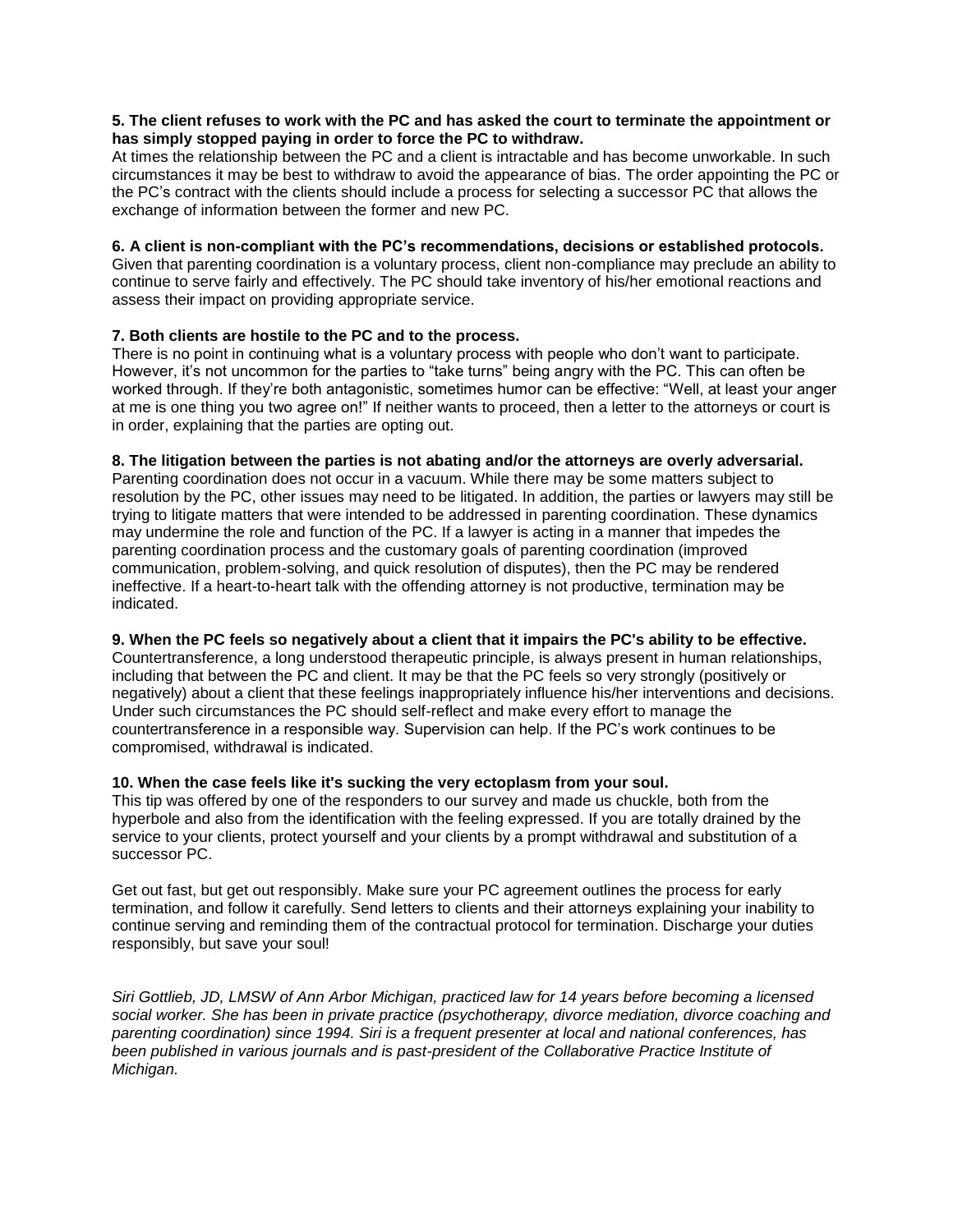*Gary Direnfeld, MSW, RSW of Dundas, Ontario, Canada, has been a social worker for more than 30 years and is in private practice providing counseling, mediation and assessment services on most matters of family life. He has a weekly parenting column in his city's daily newspaper and has hosted 65 episodes of a reality television show working with newlywed couples. Gary is also a frequent presenter throughout North America.* 

*Christine (Christie) A. Coates, MEd, JD of Boulder, Colorado, is an experienced family law attorney, who emphasizes alternative dispute resolution in domestic relations and has been a mediator since 1984. A former president of AFCC, she chaired the Task Force on Parenting Coordination, which developed the AFCC Guidelines for Parenting Coordination. Christie is the co-author of two books, is a frequent speaker and trainer, and adjunct professor at the University of Colorado School of Law.*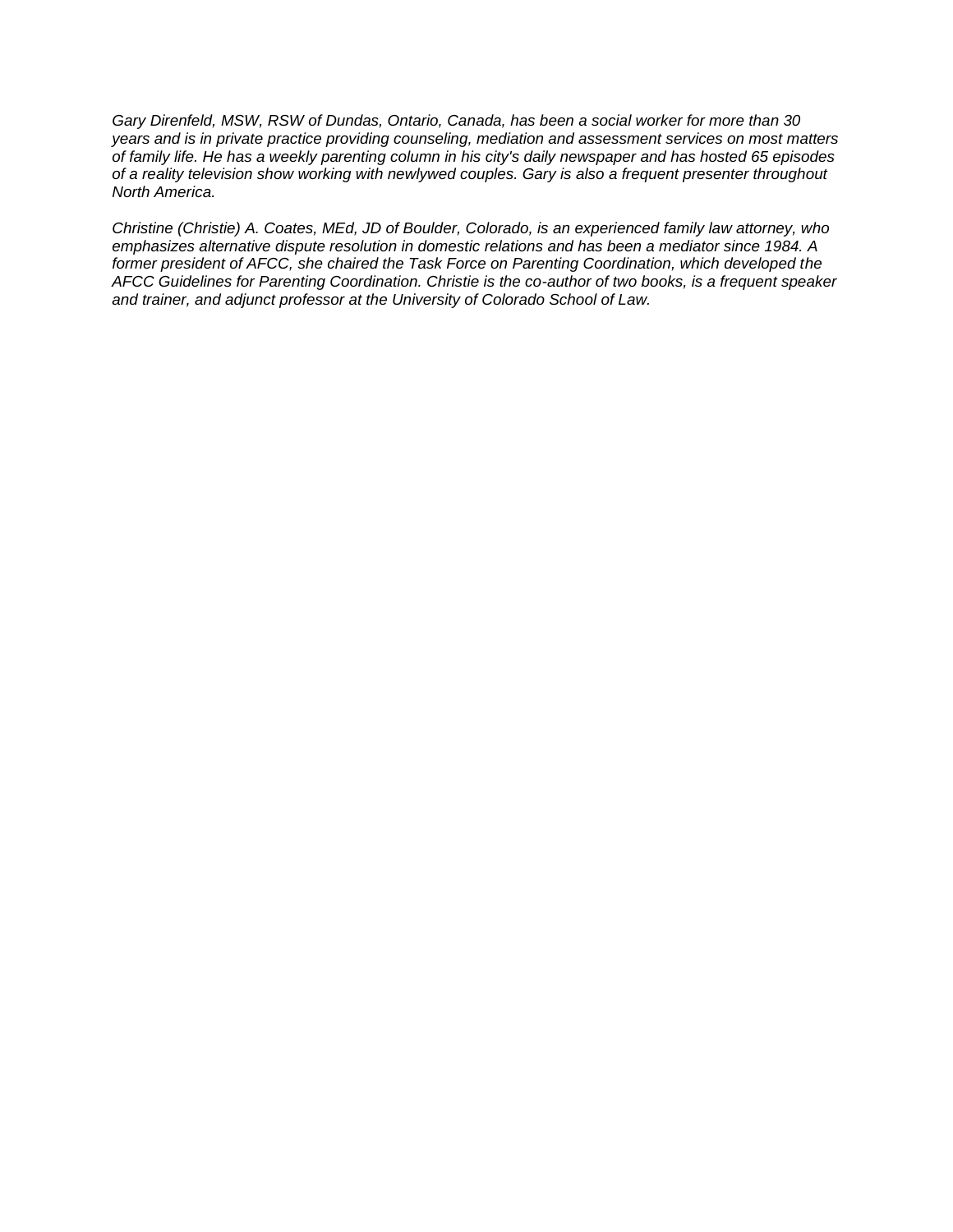

# Things to do in Phoenix

The Arizona Grand Resort is located near the 17,000 acre [South Mountain Preserve,](http://phoenix.gov/parks/trails/locations/south/index.html) the largest municipal park in the world and the most visited hiking destination in Arizona. As the location suggests, the views are stunning! The resort is located just six miles from the Phoenix Sky Harbor Airport. As the area's only AAA Four-Diamond all-suite hotel, the Arizona Grand Resort offers a variety of amenities to keep you comfortable and entertained.

- [Arizona Grand Golf Course](http://www.arizonagrandresort.com/arizona-golf-courses.php) is a challenging 18-hole course with unique features, panoramic views of the mountains and desert landscape. Dramatic elevation changes highlight the par 71 layout. Players of all abilities will feel comfortable.
- The [Arizona Grand Athletic Club](http://www.arizonagrandresort.com/phoenix-health-clubs.php) was voted one of the "Top 10 Fitness Facilities in Arizona." The 20,000 square foot facility includes more than 40 cardio machines; a separate free weight room; more than 45 fitness classes per week (yoga, Pilates, spinning, Zumba, water aerobics, and strength training); a five-lane, 20 meter, heated lap pool; fitness assessments and personal training. Access to the club is included in the resort fee, which is waived for reservations made at the AFCC group rate.
- [Arizona Grand Spa](http://www.arizonagrandresort.com/arizona-spa-resorts.php) is the largest resort spa and salon in Arizona. The spa menu includes massages, facials, therapeutic body treatments and full salon services, all in a luxurious environment. The spa is open daily from 9am to 8pm and accepts advance appointments.
- [Outdoor hiking, biking and running options are accessible from the resort.](http://www.arizonagrandresort.com/arizona-outdoor-adventures.php) The resort's trails will connect you to over 60 miles of trails in South Mountain Preserve, which was recently named one of the top destinations for hiking and mountain views by National Geographic magazine. Maps to the preserve are available at the fitness center. Mountain bike rentals are available through the concierge.
- Onsite dining options include a Mexican restaurant, [Aunt Chilada's](http://www.arizonagrandresort.com/phoenix-mexican-restaurants.php) and a Western steakhouse, [Rustler's Rooste.](http://www.arizonagrandresort.com/phoenix-steakhouse-restaurants.php) Aunt Chilada's serves your favorites from homemade chips and award winning salsa to fresh-made tamales. Eat outside on the casita style patio or indoors in the dining room. Rustler's Rooste overlooks the valley adjacent to the resort. Family owned since 1971, this authentic western steakhouse offers a fun atmosphere where you can visit with the live steer that lives outside or enter the dining room by sliding down a tin slide. Stick around after dinner for live country and western music.
- There are shopping options very near the resort: Arizona Mills Mall, Casa Paloma, Chandler Fashion Center and the Mill Avenue District. [Mill Avenue District](http://www.millavenue.com/shopping) is near the University of Arizona and offers boutique clothes, restaurants, salons and spas. [Chandler Fashion Center](http://www.shopchandlerfashioncenter.com/) is the second largest mall in the Phoenix metro area and contains many well-known stores. [Casa](http://www.shopcasapaloma.com/) [Paloma](http://www.shopcasapaloma.com/) is an open-air specialty retail center.

[View](http://www.arizonagrandresort.com/pdf/AZGrand_SiteBrochureMap8-5x11_100610.pdf) a map of the resort and nearby area [attractions](http://www.arizonagrandresort.com/pdf/Arizona-Grand_Area-Attractions-Map.pdf) or download the resort [brochure](http://www.arizonagrandresort.com/pdf/agr_brochure.pdf) (PDF).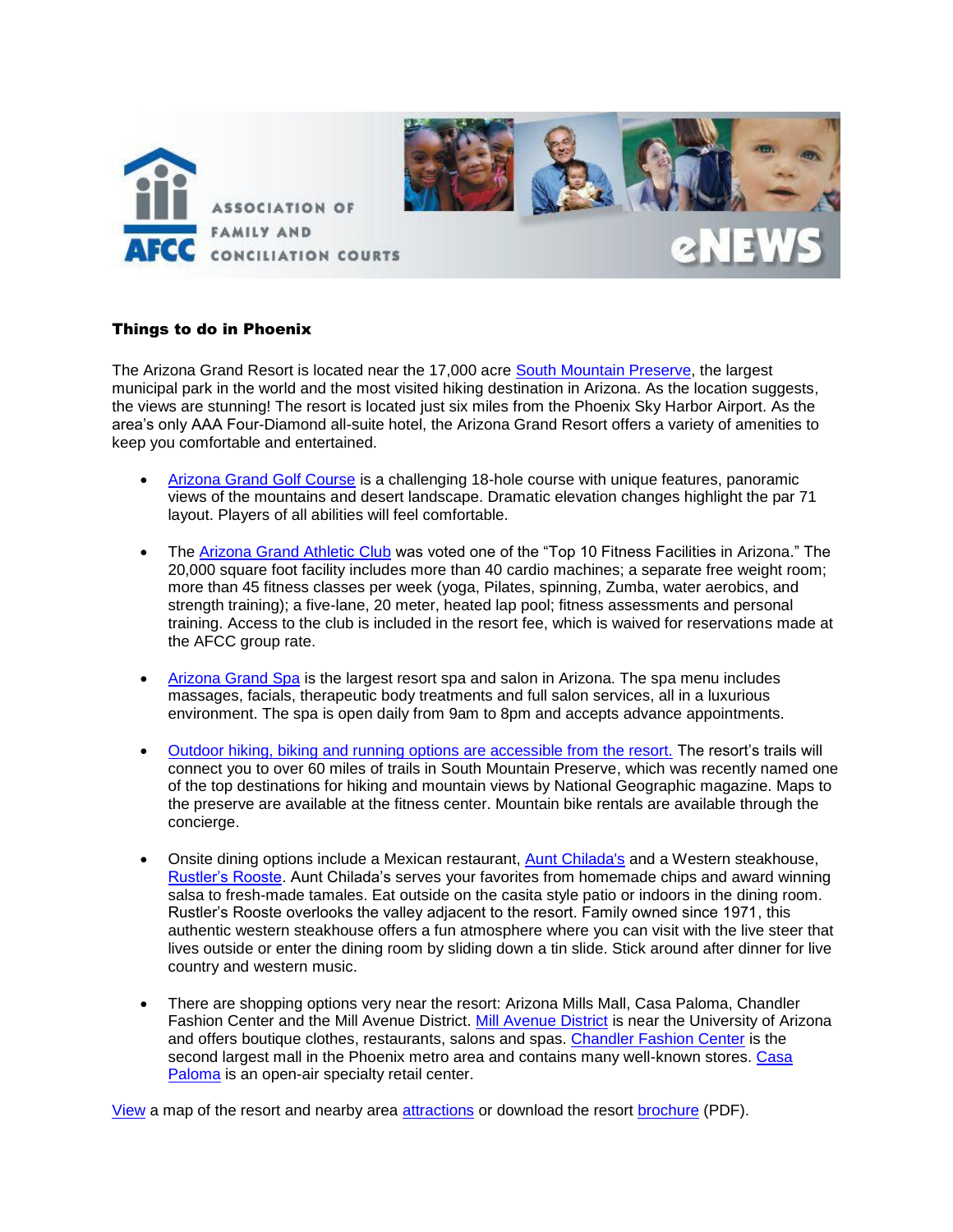If you have a little extra time, plan to stay a few days and enjoy the Phoenix area. The AFCC room rate is available from October 26 to November 7.

- Have a western adventure with [Western Destinations.](http://www.westerndestinations.com/western-destinations-overview.html#1) Experience the thrill of nature and the rugged beauty of the Sonoran Southwest. You can take a tour on horseback, stroll along the streets of an Old West town, eat like a cowboy at a cowboy cookout, then spend the evening around the campfire with friends and entertainment.
- [The Musical Instrument Museum,](http://www.themim.org/) also known at The MIM, is located in north Phoenix and showcases musical instruments from around the world in 75,000 square feet of exhibition space. The MIM has a 299-seat music theater with a wide range of classic, jazz, world and contemporary music featured regularly; gourmet cafe, library, hands-on instrument room and museum store.
- Experience and embrace the magnificent beauty of the desert through a variety of tours and activities at the [Desert Botanical Garden.](http://www.dbg.org/) Daily and weekly activities are included with membership or admission, and are designed to accommodate individuals of any age and groups of any size. Audio and private tours are available for an additional fee.
- [Octane Raceway,](http://www.octaneraceway.com/default.aspx#&panel1-2) the largest indoor go-kart racing and entertainment venue in the US, features two 1/4 mile tracks, 45+ mph karts, trackside bar and grill, billiards, rock climbing wall, and an arcade.
- The foremost showcase of Native American art and culture in the US, the [Heard Museum](http://www.heard.org/) teaches visitors about the cultures of tribes in the region through exhibits, demonstrations, live performances and displays of the work of contemporary Native American artists. Artists show their work during the week and musicians perform most weekends.
- [Camelback Mountain](http://www.phoenixasap.com/camelback-mountain.html) overlooks Phoenix, Scottsdale and Paradise Valley. Hike to its summit at 2,700 feet to experience quiet tranquility while overlooking the spectacular beauty of the cityscape of the nation's fifth largest city. Camelback offers four different trails with varying degrees of difficulty from easy to strenuous; you can spend less than an hour on the easy trails, Bobby's Rock Trail or the Ramada Loop Trail. Enjoy the lasting views on the Cholla Trail or the greater rewards of summit panoramas atop the most popular and most difficult climb, Echo Canyon. Sunsets are a beautiful site from any of the trails.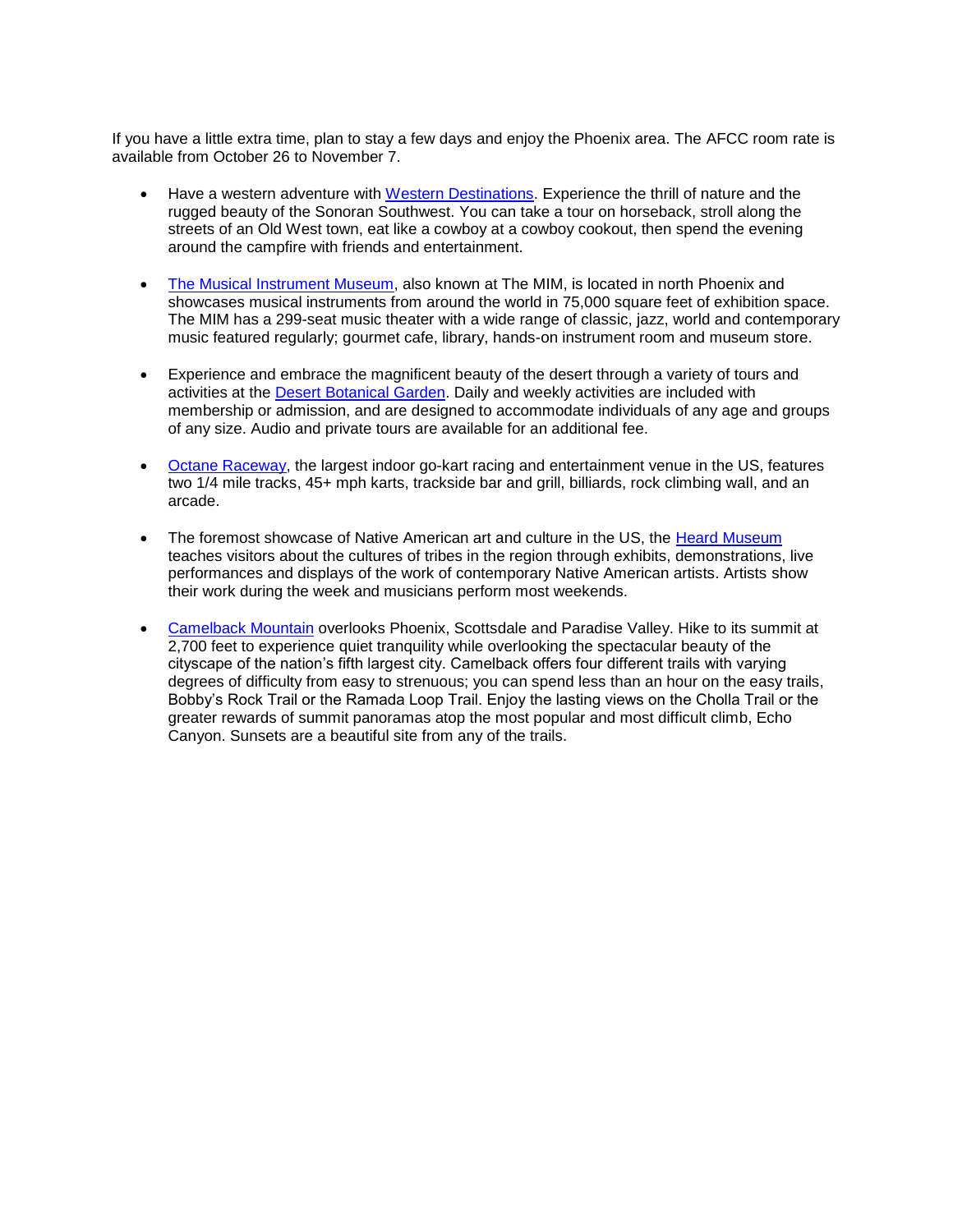

# Thank you to members of the Child Welfare Collaborative Decision Making Network

Co-Chairs Marilou Giovannucci, Wethersfield, Connecticut Karen Largent, Anchorage, Alaska

Kelly Browe Olson, Little Rock, Arkansas Cynthia Bryant, Austin, Texas Susan Butterwick, Dearborn, Michigan Andrea Clarke, Victoria, British Columbia, Canada Liz Dunn, Oakland, California Judge Leonard Edwards (ret.), San Francisco, California Gregory Firestone, Tampa, Florida Catherine Friedman, New York, New York Bernie Mayer, Omaha, Nebraska Lisa Merkel-Holguin, Englewood, Colorado Cynthia Schuler, Ocala, Florida Susan Storcel, Chicago, Illinois Nancy Thoennes, Denver, Colorado